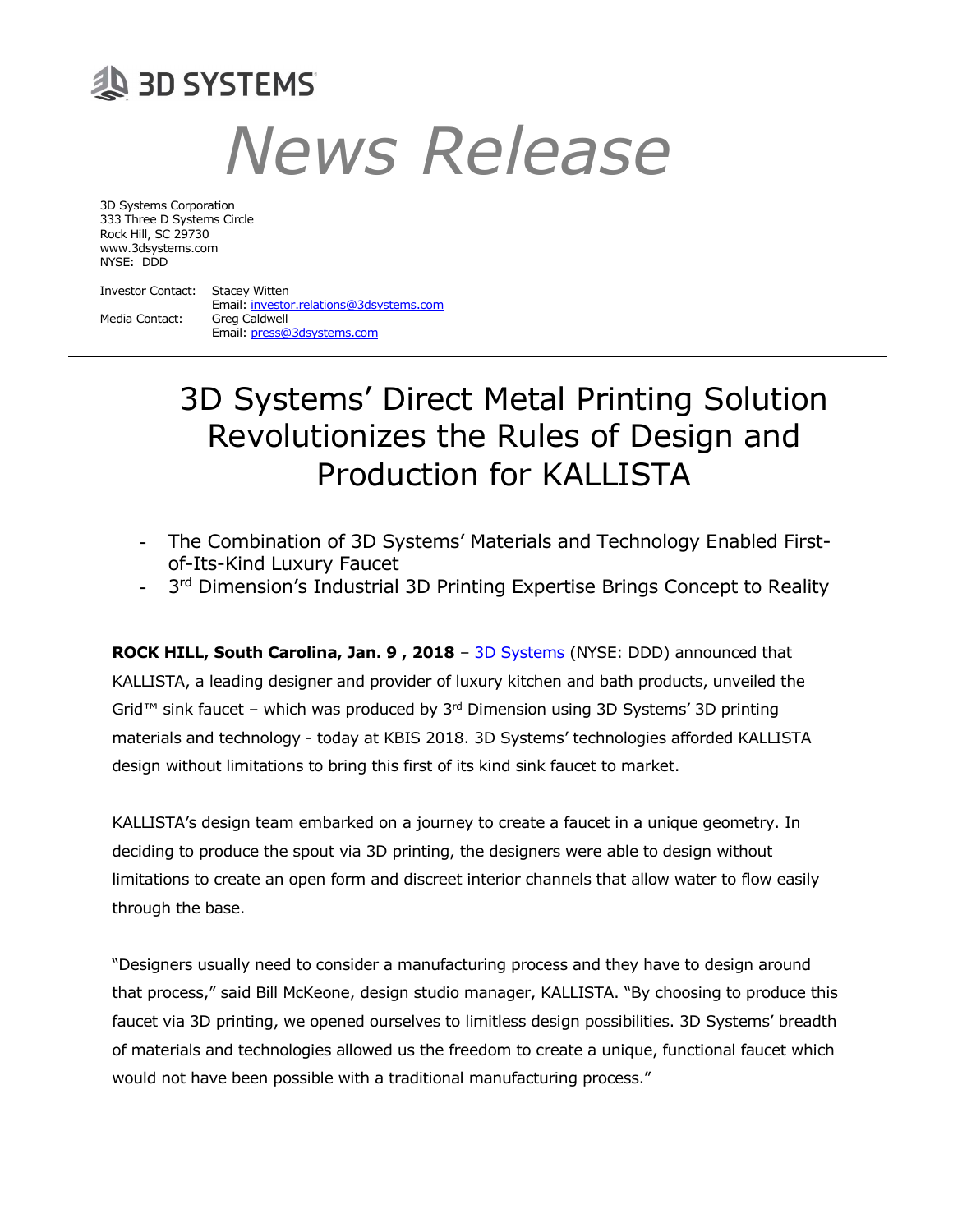3D Systems Press Release **Page 2** and the system of the system of the system of the system of the system of the system of the system of the system of the system of the system of the system of the system of the system of th

The faucets were produced by metal 3D printing specialist, 3<sup>rd</sup> Dimension, a high quality production metal manufacturer specializing in 3D direct metal printing based in Indianapolis. 3rd Dimension employed 3D Systems' ProX® DMP 320 high-performance metal additive manufacturing system. To avoid rust and corrosion, the faucets are printed with 3D Systems' LaserForm® 316L, a high quality stainless steel 316 powder material.

"In order to realize the best product, you have to start with the best tools," said Bob Markley, president, 3rd Dimension. "The strength of the 3D Systems technology and materials, coupled with the expertise of our engineers and machinists allowed us to rapidly produce and deliver these high end faucets for KALLISTA."

As this was the first additively manufactured product for KALLISTA, the team at 3rd Dimension led them through a program to develop the as-designed concept for the 3D printing process. Developing the design for additive manufacturing meant that KALLISTA was able to avoid the common delays of weeks or months needed for any kind of production tooling.  $3<sup>rd</sup>$  Dimension's experience with the 3D Systems ProX DMP 320 and engineering expertise enabled KALLISTA to produce the Grid faucet flawlessly. Because of the efficiencies and repeatability afforded by 3D printing, the parts were rapidly produced within hours.

"This is just one example of the value 3D printing brings to a production environment," said David Cullen, director of applications engineering, 3D Systems. "Through the combination of materials, print technology, software and services, KALLISTA was able to bring their visionary design to market."

For more information, please view the video or visit the 3D Systems website.

### Forward-Looking Statements

Certain statements made in this release that are not statements of historical or current facts are forward-looking statements within the meaning of the Private Securities Litigation Reform Act of 1995. Forward-looking statements involve known and unknown risks, uncertainties and other factors that may cause the actual results, performance or achievements of the company to be materially different from historical results or from any future results or projections expressed or implied by such forward-looking statements. In many cases, forward looking statements can be identified by terms such as "believes," "belief," "expects," "may," "will," "estimates," "intends," "anticipates" or "plans" or the negative of these terms or other comparable terminology.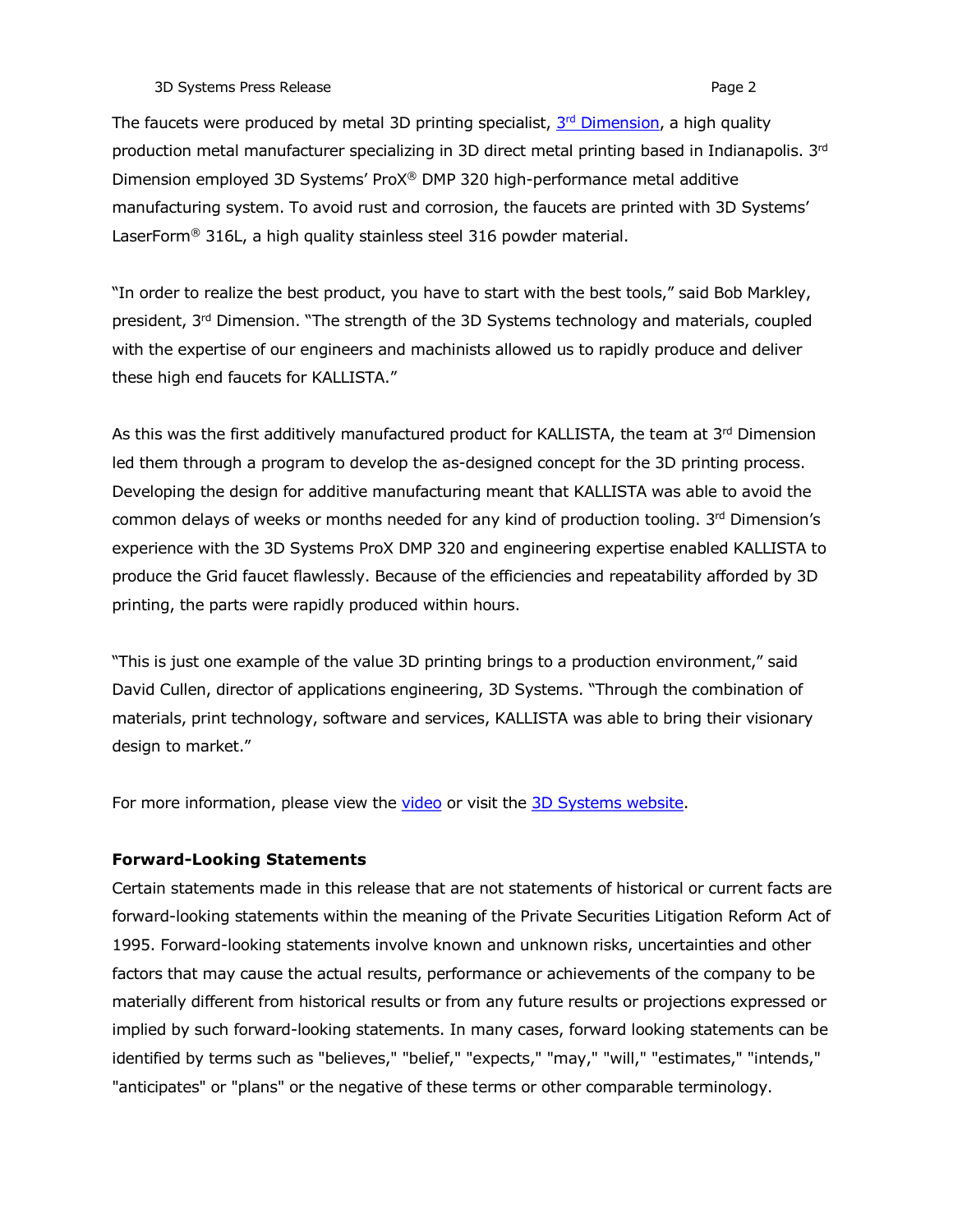### 3D Systems Press Release Page 3

Forward-looking statements are based upon management's beliefs, assumptions and current expectations and may include comments as to the company's beliefs and expectations as to future events and trends affecting its business and are necessarily subject to uncertainties, many of which are outside the control of the company. The factors described under the headings "Forward-Looking Statements" and "Risk Factors" in the company's periodic filings with the Securities and Exchange Commission, as well as other factors, could cause actual results to differ materially from those reflected or predicted in forward-looking statements. Although management believes that the expectations reflected in the forward-looking statements are reasonable, forward-looking statements are not, and should not be relied upon as a guarantee of future performance or results, nor will they necessarily prove to be accurate indications of the times at which such performance or results will be achieved. The forward-looking statements included are made only as the date of the statement. 3D Systems undertakes no obligation to update or review any forward-looking statements made by management or on its behalf, whether as a result of future developments, subsequent events or circumstances or otherwise.

### About 3D Systems

3D Systems provides comprehensive 3D products and services, including 3D printers, print materials, on demand manufacturing services and digital design tools. Its ecosystem supports advanced applications from the product design shop to the factory floor to the operating room. 3D Systems' precision healthcare capabilities include simulation, Virtual Surgical Planning, and printing of medical and dental devices as well as patient-specific surgical instruments. As the originator of 3D printing and a shaper of future 3D solutions, 3D Systems has spent its 30-year history enabling professionals and companies to optimize their designs, transform their workflows, bring innovative products to market and drive new business models. More information on the company is available at www.3dsystems.com

### About 3rd Dimension

3rd Dimension is a high quality production metal manufacturer specializing in 3D direct metal printing based in Indianapolis that backs up its work expertise with an entire shop floor team for machining, milling, and finishing to enable metal part projects to be rapidly fulfilled. 3rd Dimension uses metal additive systems from 3D Systems. Learn more at www.print3d4u.com.